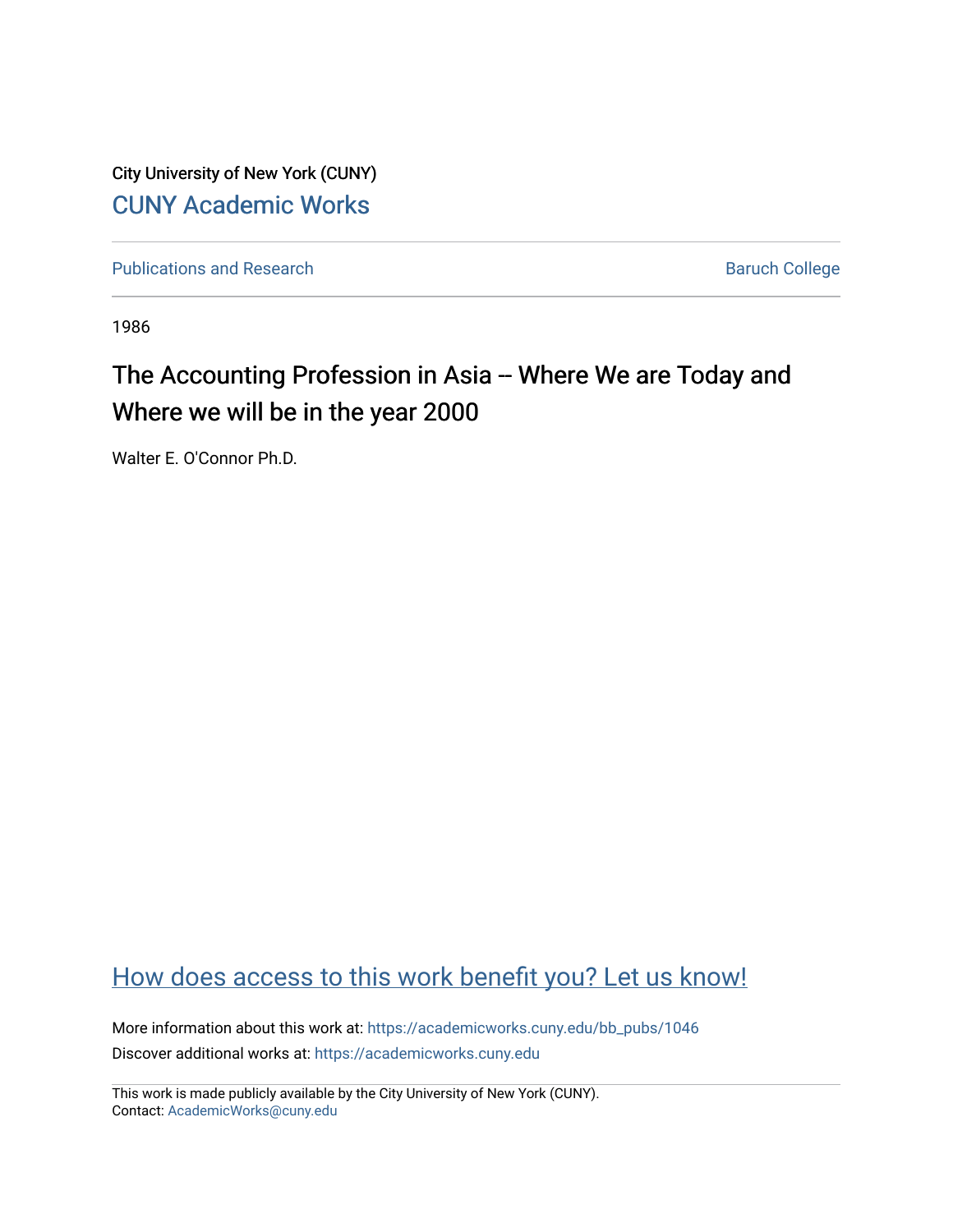

## **THE ACCOUNTING PROFESSION IN ASIA -- WHERE WE ARE TODAY AND WHERE WE WILL BE IN THE YEAR 2000**

**by**

**Walter E O'Connor, PhD Vice Chairman, International Peat, Marwick, Mitchell & Co. October 28, 1986**

What I am going to talk about tonight is Obsolescence: obsolescence of human beings; obsolescence of me; and obsolescence of yourself unless, and it is a big unless, you pay attention to my coming recommendations to "go international."

I will be talking about the environment we are in based on the thesis that the emergence of the economy in Asia Pacific is going to result in the growth of sophistication in that part of the world which will have a significant impact on their accounting profession. Of even greater interest to the people here tonight is that I believe it is going to have a great impact on the United States economy and on the United States accounting profession. Consequently, not doing anything about it will not be an option available to the people in the room tonight. You will either have to take up the challenge with regard to developments in the Asia Pacific area that impacts us, or you will lose.

If that sounds a little somber, I hope it does sound that way. It is one way I hope to get your attention this evening.

The subsections of what I am going to talk about are:

- 1. Where did the accounting profession come from?
- 2. What is happening in the Asia Pacific area that makes these developments worthwhile reviewing?
- 3. I will give you a little tour of the Asia Pacific area dealing with the economies there and how they interact with the accounting profession in that part of the world.
- 4. Finally, I will be bold enough to make a few predictions on where I think it will impact the United States.

#### **Evolution of Accounting Profession**

With regard to the accounting profession, it started in Italy with the double entry bookkeeping system. From there we can trace it to Scotland and the emergence of the excellence of the Scottish Institute of Chartered Accountants. From Scotland we go to England and from England to the colonies. Since the United States is one of the colonies, it leads to the influence on the United States. Great advancement in the US. profession came in the 1930's because of the recession and the legislation enacted that dealt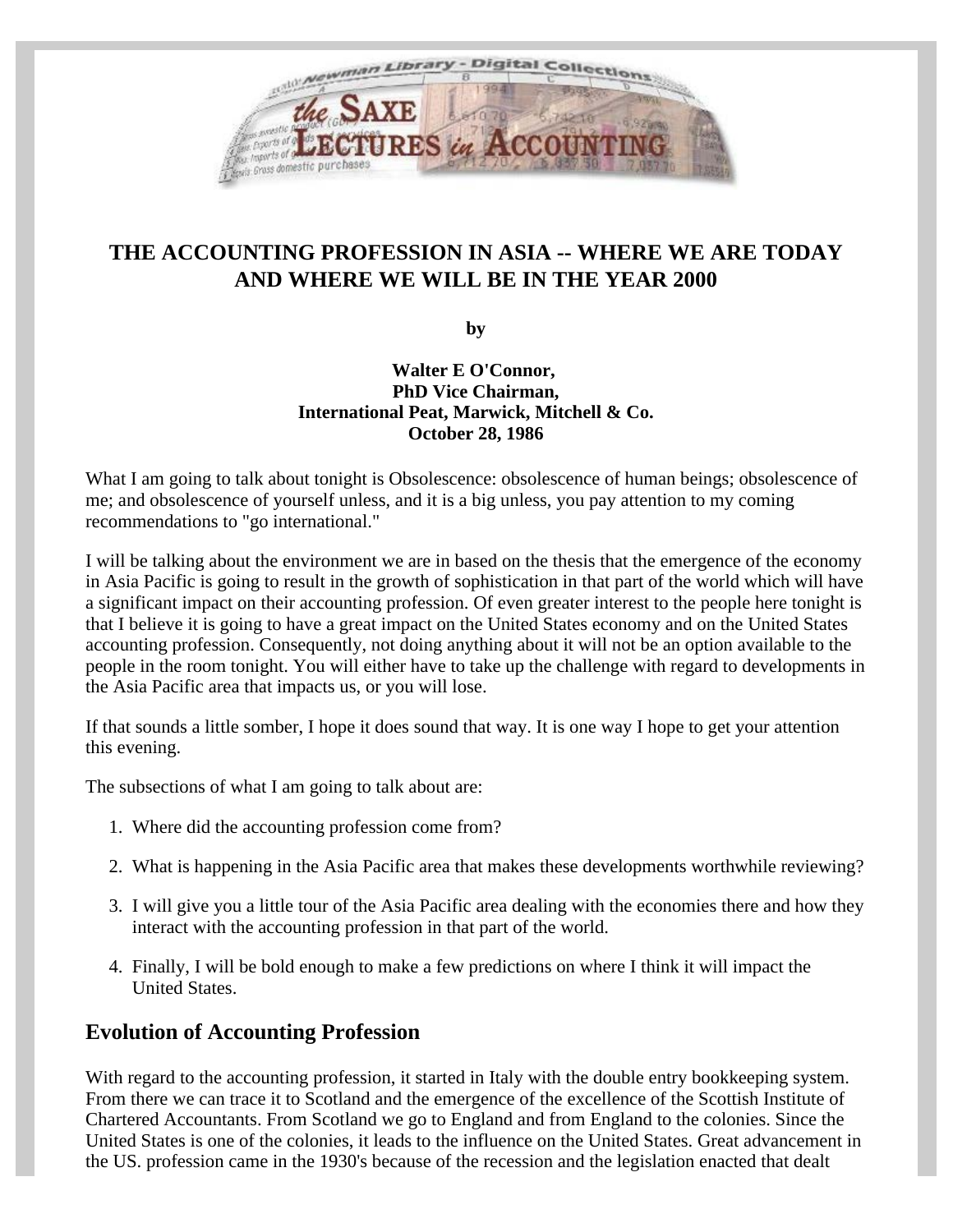with accounting-related issues.

History now becomes important when you look at the Far East. If you look at countries like Hong Kong, Malaysia, and Singapore you have accounting professions that really have copied what was going on in the United Kingdom.

In the case of Japan, Korea and Taiwan (because of the economic influence of the United States) you also have a heavy influence in those countries with regard to the United States accounting profession. But if the United States and the United Kingdom have had such a significant impact on those countries should there be any real differences between what we are familiar with and the accounting profession in the Far East? The answer is "Yes."

The reason is the transportation of the accounting profession from the U.K. and the U.S. to the Far East was not perfect. The question that really comes to mind is: "Are there any human factors which perhaps make what goes on in the United States not transportable intact to the Asia Pacific accounting profession?" The answer comes in part from the economic developments in the Far East.

## **What Is Going On In Asia Pacific?**

The recent edition of the "Financial Times" talks about the economic growth in the Far East. That newspaper is saying that the Mediterranean is history, the Atlantic Ocean is "now," but the Pacific Ocean is the future. Why is that? The reason is economies have gone from being based on commodities to the industrial society of manufacturing, and then on to the information society. That development has happened at a time when information has become a strategic asset. Why is that important? It is important for a country -- like Japan -- that has no real natural resources except its people. It is a country which, for every logical reason in the old days, could not obtain the position it has in the world today. It was little other than a pile of rocks, if you will, but the "people factor" positions them to be where they are today. Countries are no longer dependent so much on iron ore and similar natural resources. Information is now an important natural resource.

Another important economic development is the "triad" between London, New York, and Tokyo. From a financial center standpoint, the shift to Japan has come about for a simple reason. What do you think Japan is doing with all the money it gets from selling automobiles to the United States? They take it back to Japan and what do they do with it? Kenichi Ohmae of McKenzie and Company in Japan has written a book called "Triad Power." In that book he has traced what happens to the flow of money.

Japan cannot consume all the cash it receives from selling those automobiles, video cassette recorders and similar products; rather, since it is one of the high savings countries of the world, it sends this money back to the United States to companies who borrow. As a result, Japanese flow of cash to the United States is one of the reasons why the U.S. interest rates are so low. This is an over simplification of what is actually going on, but it does make a point. The point is that Japan is a financial center just because it is processing so much of the liquidity on a global basis.

Another economic factor is our interdependence. We talk about the fact that there are global products. When I have a chance to discuss the Far East issue, I generally put on a screen a picture of Michael Jackson with a Japanese face. I say "This is the real Michael Jackson." Everyone laughs and shakes their head "no." The fact of the matter is there is no country I have ever spoken in where the audience does not know Michael Jackson. He is an international commodity and, as a result, presents in a way the fact that there-is emerging a global economy. There is emerging an environment in which you product plan for Asia as well as North America, as well as Latin America, as well as Europe. You cannot be a competitor in the international environment unless you do so.

This interdependence and global product creation come smack against a people situation where the cultures are different. You have different people trying to accommodate themselves to this global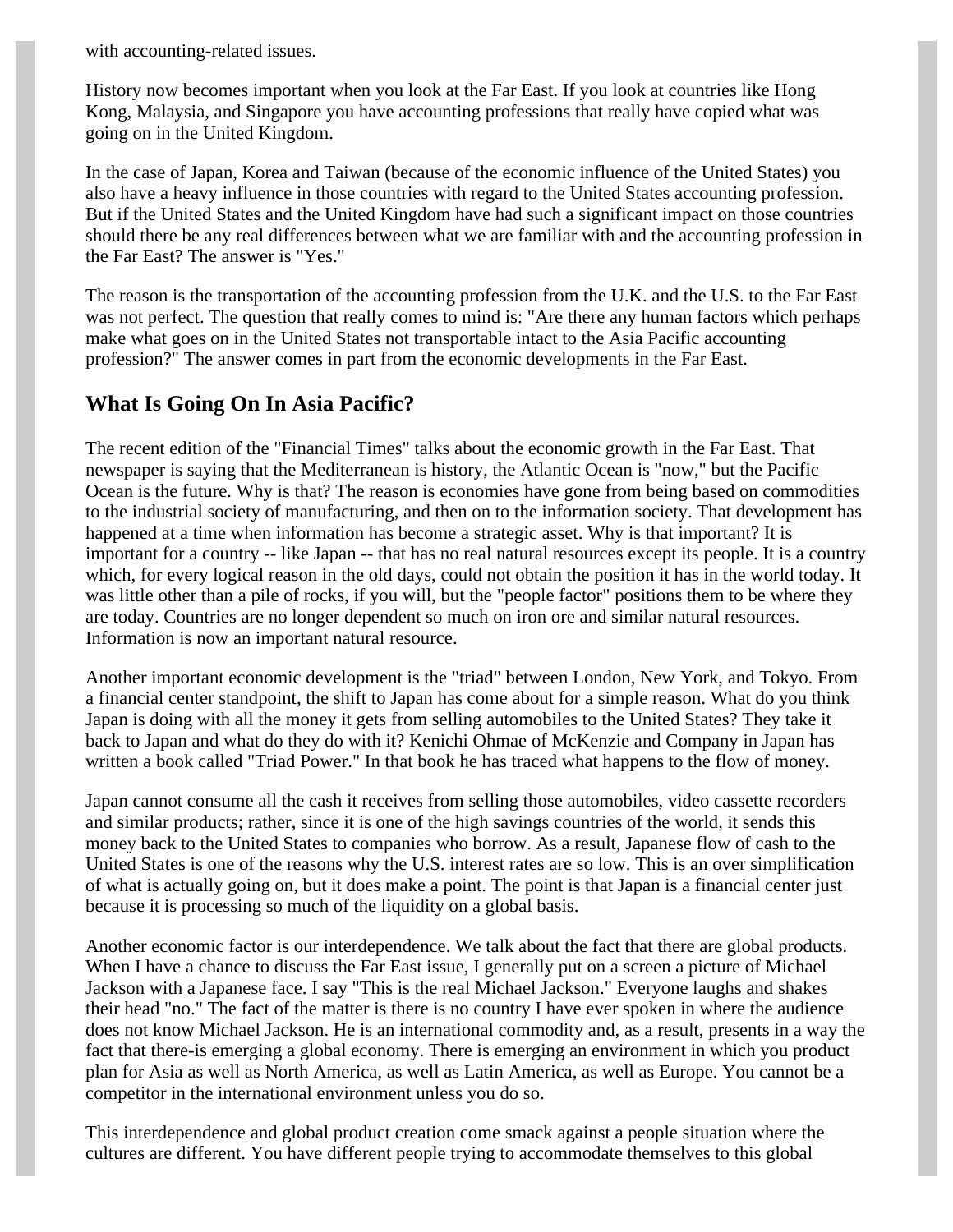environment. That makes for a real change even though the world is trying to homogenize its products.

One last matter from an economic standpoint is Robotics. I visited a factory in Japan some time ago where robots made robots. Someone has said, "It is funny when robots sweep up behind humans, but it is less funny when humans sweep up behind robots." However, because of economic developments in the Far East, the question is becoming "What will be the use of the human being?" This is a very unnerving development in today's world.

The conclusion that you can draw is that there will always be a need for human beings because, even in historical terms, rationality has enabled the human being to protect itself from larger animals over the centuries. There will be a demand for quality of people but perhaps not for quantity. As someone has said, "If you are a country like China these days, it may not be a good century in which to get caught with a billion extra people." The ability to challenge or create an environment for those people is becoming-more difficult.

#### **Impact On The Accounting Profession**

This sets a background which says the Asia Pacific area is emerging in a sophisticated way and that sophistication is going to involve very energized human beings. It is rising in an environment where globality will dominate and the ability to shut out other people from your environment will become much more difficult. does this mean for the accounting profession? One of the things that it should mean is we are in need of a common accounting language, I've had the privilege to study and work under Professors Briloff and Saxe; we've all looked for that rationalization of accounting concepts. However, I wouldn't hold my breath until it happens. We are still dealing with an environment where the movement of information across borders is happening in a way which is not yet at the stage where the Tower of Babel -- from an accounting standpoint -- has been brought to an irreducible minimum.

Another element we are finding is the cultural difference of people in the accounting profession. The audit function entails asking questions, challenging and inquiring -- not from the standpoint of the other person not telling the truth -- but just saying "I have an obligation as an independent person to make an inquisition and as a result from that, a judgment."

In the 1950s and 1960s when several Big 8 accounting firms sent American auditors to Japan, there was a great deal of difficulty in getting American type auditors functioning within the Japanese environment. The Japanese were not used to the inquiry that goes with American-type auditing. To be more specific, when a younger auditor from a U.S. firm was told that the answer he received from a superior didn't make sense (and he had to go back out and re-ask the question) the very thought of a young person challenging someone old enough to be his father was quite traumatic. For that reason, the cultural differences in Asia relating to the accounting profession challenge the people.

The environment is certainly different than that in the United States. In the accounting profession in many countries the relationship between the client and the accounting firm, between the accounting firm and the public, and between the client and the Ministry of Finance (i.e. government) tends to be quite different than that in Japan.

In some countries, there is limitation on the accounting profession. There are two basic reasons:

- 1. The accounting profession is not looked at in some countries as being important.
- 2. It is considered to be important but there ate limitations on the extent of their obligations should the results of the clients' business be deficient.

Another difference is the relevance of the new move of accounting firms to the Far East. I have mentioned the United States/United Kingdom base for the Far East. But if you take the situation like SGV (a very large Philippine-based accounting firm) and its recent merger with Arthur Andersen, it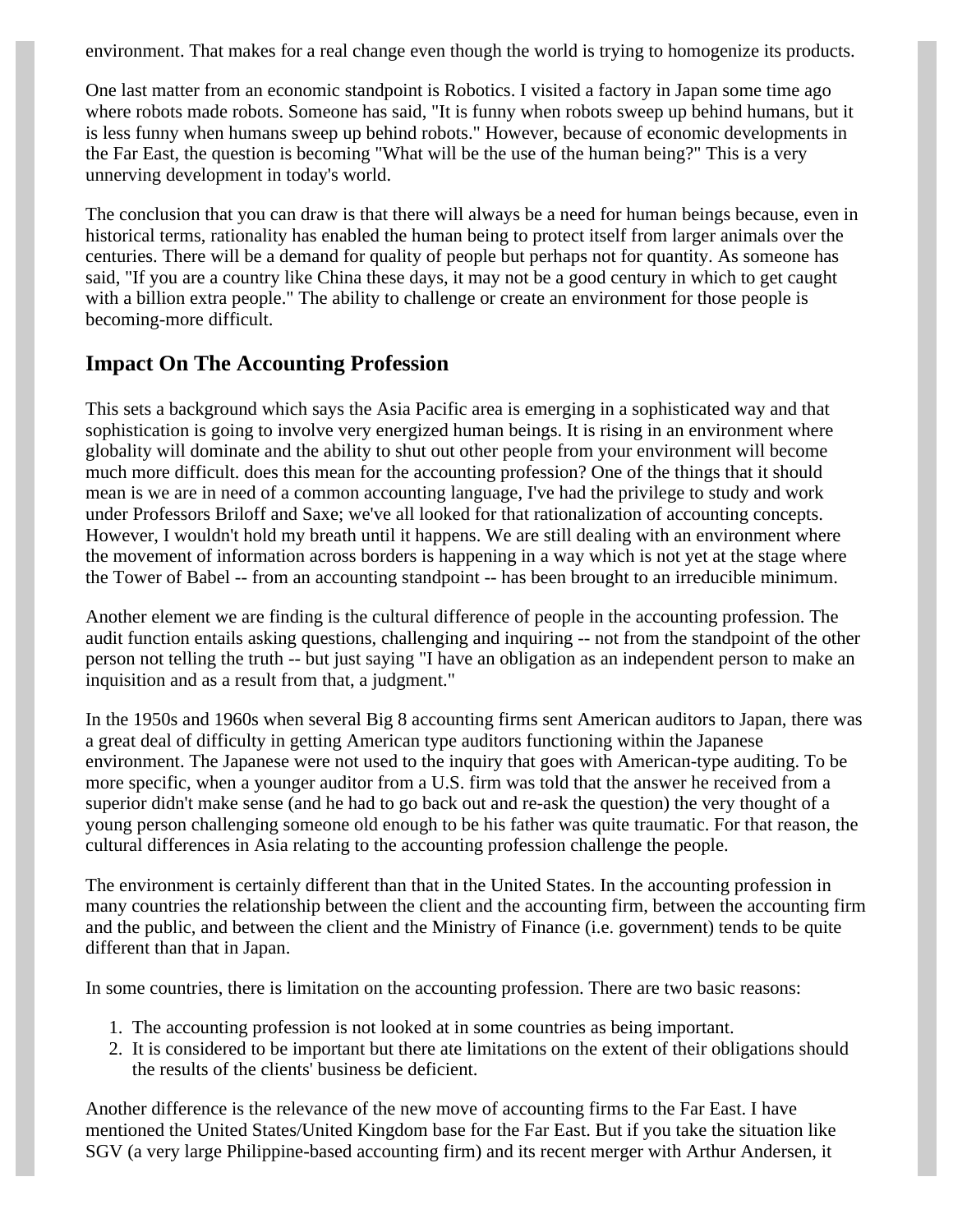reflects an intention on the part of Arthur Andersen to develop a distribution system in that part of the world. This movement of people into the Asia Pacific area is dramatically changing the accounting profession.

#### **Tour of Asia Pacific**

Earlier I had promised a tour of Asia Pacific. Let me review a couple of countries in Asia which I have selected because they represent different points of view from an accounting profession standpoint.

Let's start with Hong Kong. This is a country that would have the greatest amount of UK influence. Over time, however, that has changed from a political as well as economic standpoint. It is a country where the "old boy" network mentioned in the Clavel book "Noble House" has been pre-eminent. But that is true not only in the writing of novels but also in the performance of business. The accounting profession is well respected in Hong Kong.

But Hong Kong is now a country at the crossroads of its existence. It has been in existence for a long period of time, but is only now beginning a formalized continuing professional education program and monitoring it. In the case of Hong Kong, we have a country which will be blending with the People's Republic of China. I see it as illustrating a situation where its accounting profession will have to be reconstructed dramatically. What is the future look for the people of Hong Kong? The answer is: the mainland. So let us take a look at China itself.

China has an imbalance of its population and the accounting profession with a population of one billion people and approximately only one thousand qualified accountants!

With the political upheaval in the past many professionals such as doctors, lawyers and accountants had to do labor in the fields. This puts the country in a position where they don't really have an accounting profession of great strength at this time. What is the significance of this factor?

If you look at a country this size in 1986 environment, how do you start an accounting profession? They are starting with the idea of lower level finance people in China studying with non-Chinese people and then returning to China and sit for their examinations. One element in this environment then becomes "Who do you have that can sit for the examination?". China is trying to tap into the technology of the western world. They view it as being transferable to the people in China. That is an experiment worth watching because Chinese people are very hard working and this work ethic should enable them to stimulate a transfer of technology from the western world to China.

The China solution is not to bring in U.S. or U.K. type of people. They are going to develop their own kind of accounting profession. This is producing certain difficulties, although I think they are short term, i.e., one or two decades. The difficulty stems from the joint ventures between Chinese created organizations and American firms or Swiss firms or Japanese firms. These are needed due to the type of accounting services that the companies in China do not perform but which are provided by hundreds of thousands of people in the global accounting profession today. It will be interesting to see to what extent joint venturing between the eastern world and the western world will develop.

Now let's go from China to a country that's much smaller -- Singapore. What is happening in Singapore is the development of the accounting profession very closely tied in with its economic environment. Singapore is a country that has enjoyed growth always close to 7, 8 or 9 percent in real terms every year. However, the recent recession hit them quite badly. As a result there emerged a tremendous price competition with regard to accountants in Singapore, as well as other businesses. The result of that price competition has been stress at the foundation of the accounting profession in Singapore. That profession is world class because of the high quality of people in the profession. However, when that kind of talent is placed into tight fee situations, it presents problems. What we see in Singapore today is a profession that has not yet been able to cope with free competition -- and I wouldn't exclude United States on that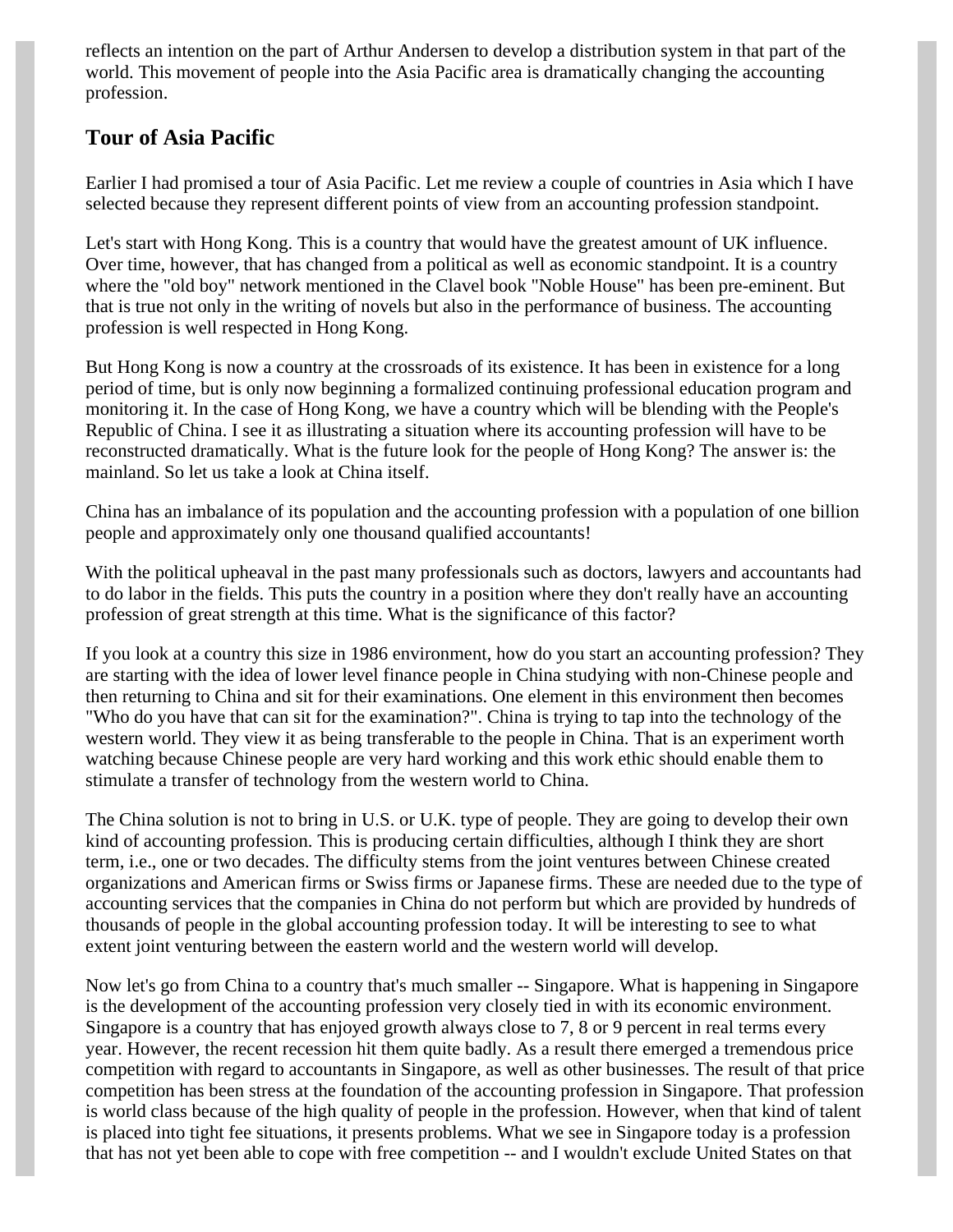statement. What has happened in the short term is an attempt at peer review. That's worth noticing because the idea of one accounting firm reviewing another accounting firm is a significant development whose time has not yet come in all of Asia. Singapore, at least, is trying to make a start at it.

Let's now take a look at Korea. It presents another point of view. While it is not as small as Singapore nor as old as Hong Kong nor as big as China, the thing that makes Korea different is the way clients are obtained by the accounting firms. The Ministry of Finance has imposed a point system whereby for every CPA on your staff you get a certain number of points. Then with these points added up for your firm, you are able to allocate to them in the process of obtaining clients, i.e. each client is worth a certain number of points. This is certainly dissimilar to what we have in the United States, but what it does do is give the Ministry of Finance some control of the distribution of clients among the accounting firms. Basically, the MOF wants the distribution to be of such a nature that it does not lead to aggressive price competition. It stands for quality of accounting service to clients and for that one has to give them credit. It is intended to spread the talent in the accounting profession over a range *of* clients and not allow any one accounting firm to get a dominant position in the accounting market.

Moving from Korea, let us take a look at Japan. Japan is a most sophisticated business environment today. If you look at this week's magazine, "The Economist," it shows a picture of a large Samurai looking at a little Uncle Sam with the caption saying, "I am richer than you are." What do you think the accounting profession is like in Japan? Is it a profession quite like that in the United States because our economies are similar in teens of sophistication? Or is it a situation like China that's just getting started with a thousand people? Let me give you a few statistics. To become a CPA in Japan you have to pass three sets of examinations. The passing rate on the first exam is a fairly high 70%. However, the passing rate on the second exam is lower  $-10\%$ , and finally in the third examination the passing rate is only 20%. Consequently, after squeezing that many people through that many examinations you wind up with a profession that consists of only about 8,000 CPAs, only adding about 300 new CPAs to the accounting profession every year.

How would you like to be the recruiting person for these people? If you think of a profession of the type we have in the United States, the comparison with the Japanese profession is staggering. In 1948 the AICPA was created but it was only in 1966 that the Ministry of Finance created a mechanism called "Audit Corporation." They had stepped back and looked at the accounting profession in the early 1960s and, because of the things I was describing, they saw if we were ever going to have a good size profession in Japan they had to create mass. They had to generate some bigger accounting organizations because up to 1966 the audits of even the largest Japanese companies were done by sole practitioner CPAs. It was a personal appointment. However, when one client amounts to a substantial percentage of the income of the CPA, the matter of independence becomes important. The issue at that point in time in Japan was the question "what are they trying to accomplish?" In the context of what the CPA is required to do, they have a commercial code in Japan that requires all financial statements to be reported on by an examiner. That's the good news. However, he need not be independent and in many cases that individual may even be an employee of the company! As a result the Ministry of Finance has now created requirements that certain size companies (500 billion yen and above) have to be audited by an audit corporation or at least the auditor of the firm has to be assisted by an audit corporation.

They are still not completely in good shape yet because the audit corporations themselves, in many cases, are an aggregation of what we would call sole proprietorships in the United States. The situation in the United States was like this years ago but the firms now are more homogeneous. In the Japanese environment the identification of a client with an individual partner (and staff in the firm with that partner) is still a very close one. In fact, in the case of some of the major Japanese audit corporations little swapping of staff among different partners takes place. They do share the central costs of running the firm, but there is still a great amount of individuality among the partners in the audit corporations in Japan.

Consequently, in painting a picture of the profession in one of the major economies of the world today,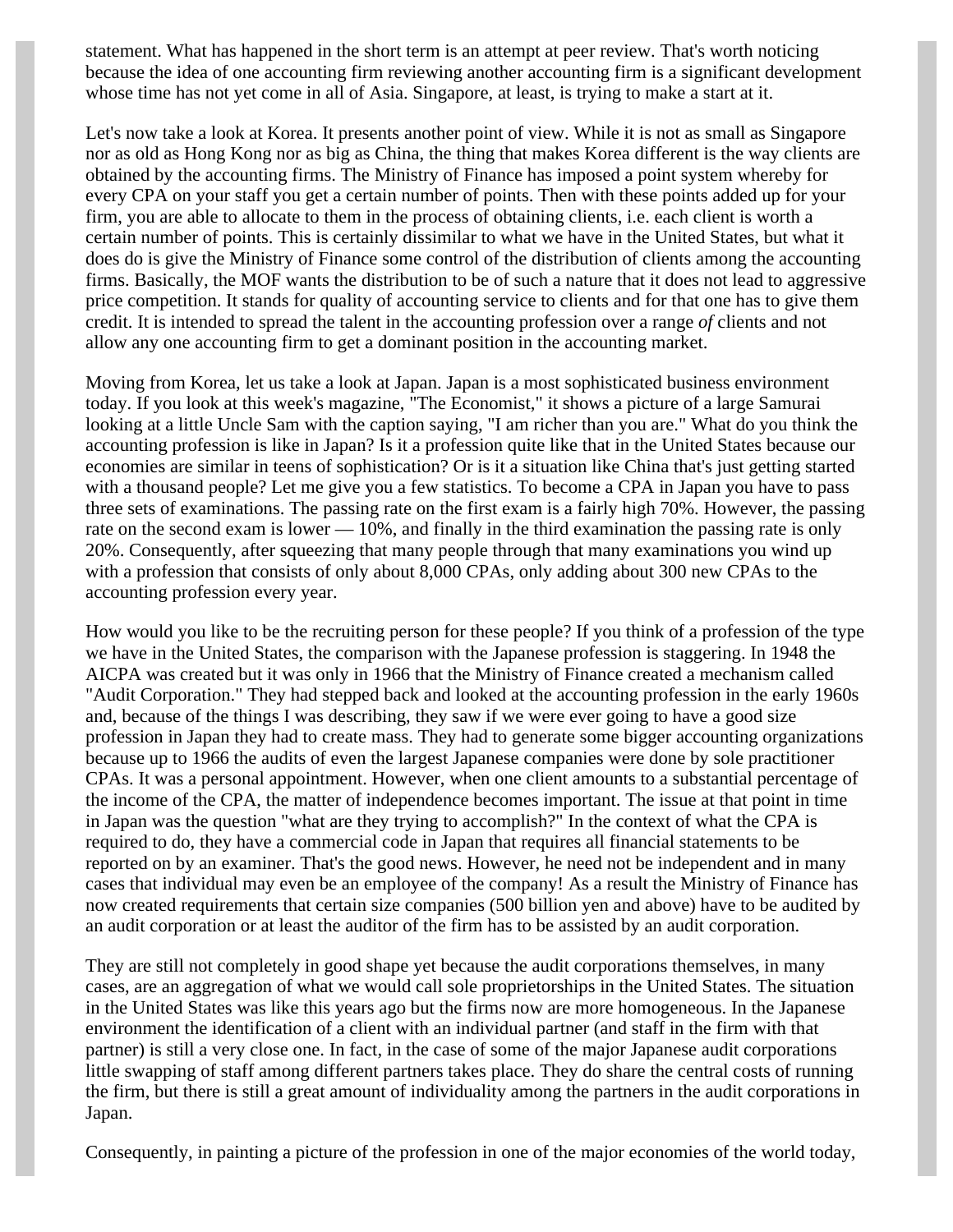we have a profession at a different level of sophistication than what we find in the United States. But what will the impact be of these points I have mentioned about Japan on the United States. I think there are several and they provide challenges for people in this room.

#### **Predictions for the Future**

First, I predict that accounting professions in the Far East are going to reflect the protectionism we are seeing in the economies of the world today. Psychologically, we have not recovered (and I am including the United States in that statement) from the 1973-74 recession. One can be very outward going, very international in thinking when you don't have to worry so much about what the other person's products are going to do to your environment. I think that the United States as a country has responded poorly to the international challenges that emerged after the recession. It remains to be seen whether, as a country, we will respond-to that challenge in a more mature way or just circle the wagons, hold on until the year 2000, and try to conduct "business as usual."

There is a sentiment in the United States of that nature. What I am saying in different words is that there will be reflected in the accounting profession in the Asia Pacific area protectionism in the accounting profession if we start with protectionism from the business environment as a whole.

For example, why can't a U.S. CPA become a CPA in Japan? Why can't a US. CPA become one of the celebrated 1,000 in China? Why don't they let us take the CPA exam? The answer might very well be, "Fine, how would you like to have millions of new CPAs in the state of California?" Why don't we swap CPA certificates? When it becomes a question of expanding the CPA certificates in the United States, we get a little less charitable, we are a little less willing to give certificates to non-U.S. people. There is one challenge for the United States coming from Asia Pacific.

Secondly, I predict the accounting professions in these Asian countries are going to become much more significant once they are able to assimilate the technology whether it be from the United States, the United Kingdom, Canada, Germany or wherever. These countries have a chance to build very strong national professions that are very clearly Korean, Chinese or Japanese in nature. For that reason the human element I spoke about earlier becomes quite important.

I have written an article for "International Management" in which I discussed the question of what was going to happen to the influx into the United States of the Oriental population. I think it is just great! The European movement to the United States over 100 years ago has made the United States great. If you see a Korean person or a Vietnamese person or a Chinese person catching up to you in the US. economy, the advice I give is that you are going to have to train harder and run faster. The basic result of my article was a question: "Can we beat Japan?" The answer I gave was "Yes" because our Japanese are going to be better than their Japanese! I believe the United States is going to attract the best Oriental people, will train them and will assimilate them into the American environment. We will change them and they will change us. But I think we can provide an environment for them to make the United States grow. The globalism I was talking about earlier will be a thing the United States can use as a competitive advantage for upgrading our population.

I also predict that, from an accounting profession standpoint, we have to expect the United States to begin more and more to accept audits of non-U.S. accounting firms. I don't mean lowering standards; I mean they will be upgrading their performance. I would bet that the SEC will realize that the quality of work done in some of the: environments I have been talking about will be of such quality that there would be no reason not to accept it other than for purely protectionism reasons. This will provide us with a challenge in the American accounting profession. If we cannot meet the competition then we don't deserve to win.

Next I see in the Far East a continuation of the control of the accounting profession by the government or some public sector element. I would prefer to see it in the private sector but my crystal ball does not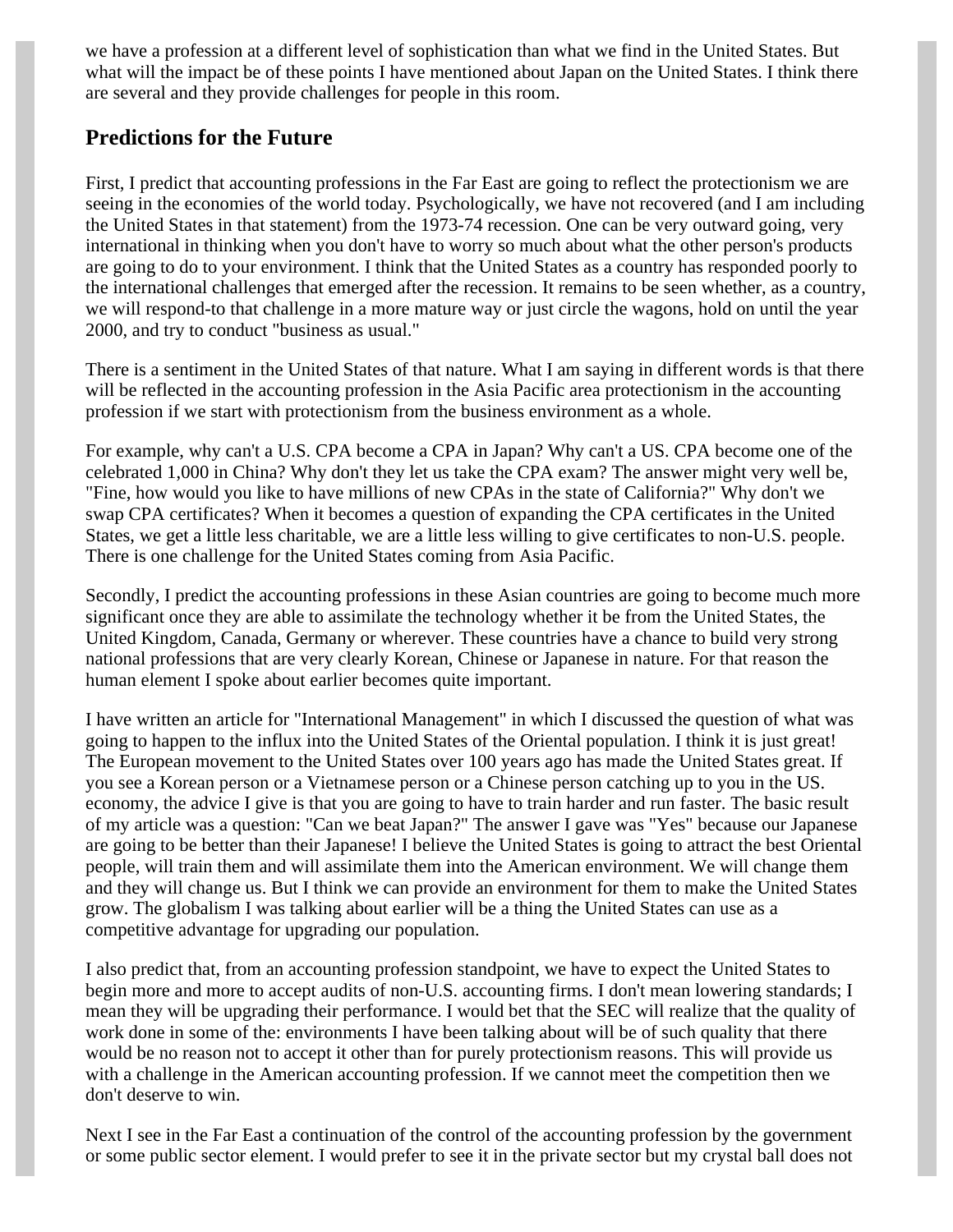go out that far. There is nothing to say it has to be in the private sector.

I believe there are certain advantages the Chinese have for making an outstanding accounting profession. They are extremely patient people. At a recent meeting I had with a Korean gentleman, he indicated that compared to the Chinese, the Koreans and Japanese are not patient at all; nor are the Americans. The Chinese are willing to wait a longer period of time. Their timeframe is certainly longer than the United States. If you keep in mind that the Chinese were eating from dishes when the Americans were still swinging from trees it should put our histories in perspective. The last couple of centuries in China are just snapshots in terms of what I am talking about. The Chinese are people to be admired because of their industry. I think they are also ones who can provide significant competition in the accounting profession sign-in the Asia Pacific area.

Finally, the globalism that I talked about in terms of global products and global people is the development in Asia that will happen quicker than it happened in the North American and South American continents. By globalism I don't mean U.S. companies going to Asia. We are beyond those days when the large accounting firms in the United States and the U.K. sent people out to the Far East to teach people how to audit. We are beyond the stage where you have to have residents there from outside the country in order to run that accounting practice. This globalism really means that, given the fact that there is no time difference in reality between information that relays from London to New York to Tokyo, the financial markets of the world have become one. In the banking business, there is a person in one of the major New York-based commercial banks who has indicated that banking is no longer the obtaining of funds at a certain cost and lending it on with a mark up margin. He indicated that there is practically no space between the time I know I can get money at 9% and the person to whom I would lend it knows it can be obtained at 9%. What does this mean? It means that information compresses the time factor for the movement of physical things and even the movement of liquidity. It means that financial services, with banks being financial advisors, have provided sophisticated value added services which are now going to be a most important activity in the Asia Pacific area. Banks are not going to be movers of assets; they are going to be financial consultants.

### **A Final Thought**

With this tour of the Asia Pacific area I'd like to leave you with one idea on how to find out what is going to happen in the future. Go to California. We tend to sit in New York feeling we are in the center of international business; however, California is an interesting part of the world. Friends of mine from Asia Pacific and Europe look at California to give clues as to what is going on in the minds of people in the United States as a country. There is a lot of experimentation in California. The different things that they do give clues as to what will be going on in the United States in the future. I think for your success you have to pay attention to Asia and as part of that process I think the Asian influence in California give us an opportunity to get a microscopic view of the way the United States is going and the way Asia is going.

If what I have said tonight is confusing you a bit, I am glad. Asia Pacific is not neat and tidy and structured and organized. It is a hodge-podge of different and sometimes conflicting movements; but that is the real world! If at any time you feel that it is getting too complicated for you to think about and you want to go back to the "good old days," I strongly urge you to resist that feeling! I don't think that is an option you will have available because as I have mentioned earlier, if you want to vegetate and behave like machines, you have to remember the admonition I made earlier! The robots are coming!